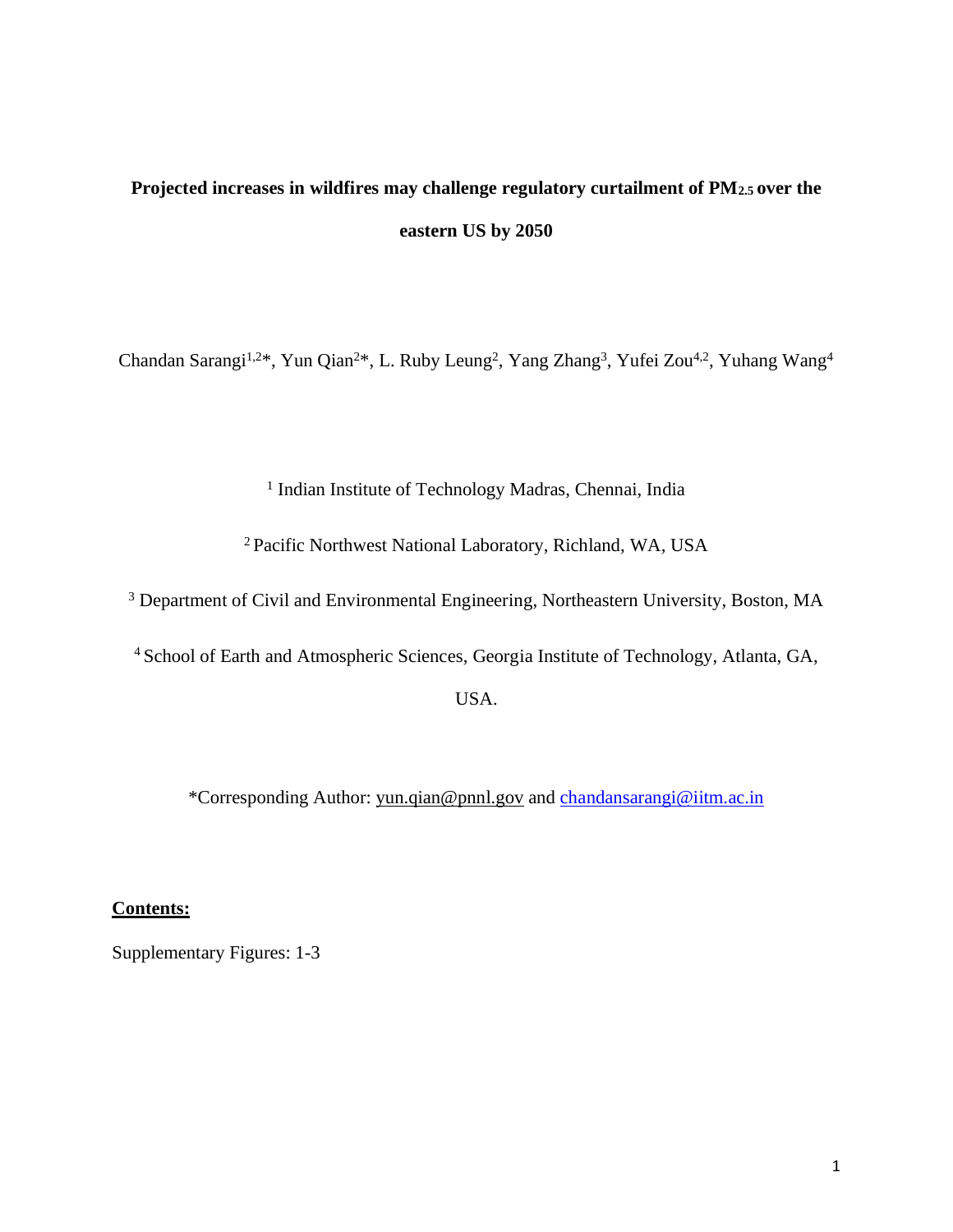

Supplementary Figure 1: Evaluation of the simulated AOD at 550 nm (unitless) against observations at the AERONET sites in North America. Comparison of decadal-averaged (2001- 2010) annual mean AOD between the simulation (shading) and AERONET in-situ observations (colored circles) in the 2000s.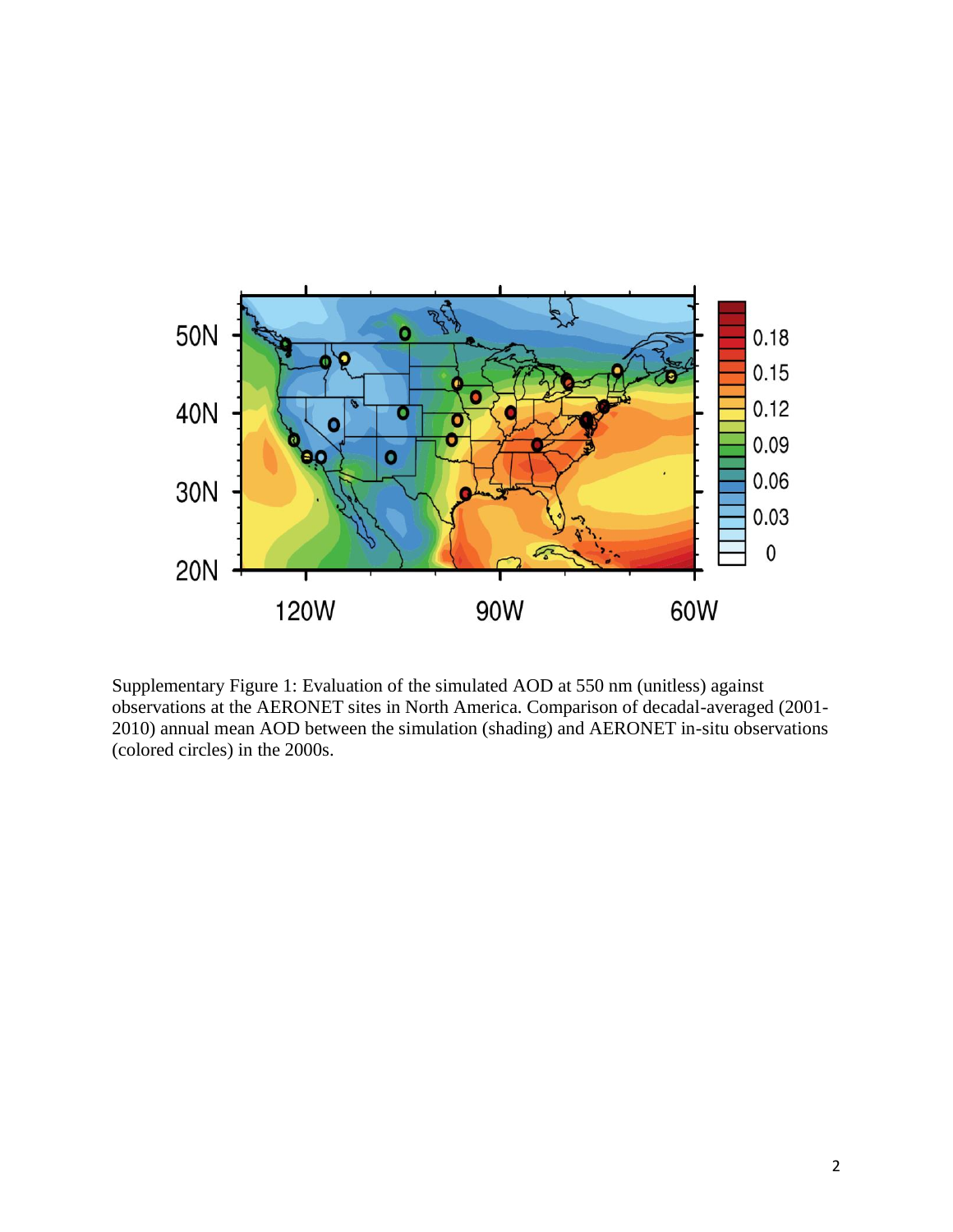

Supplementary Figure 2A: Spatial distribution of mean summertime wind vector over North America at 800 hPa from the 2000<sub>ALL</sub> simulation. Differences in the mean wind vector among the 4 simulations are negligible (not shown).



Supplementary Figure 2B: Spatial distribution of the decadal mean difference in summer mean zonal flux ( $U^*PM_{2.5}$  values) of wildfire-induced  $PM_{2.5}$  between the 2000s and the 2050s ([2050ALL-2050WEF]-[2000ALL-2000WEF]) within the planetary boundary layer (from the surface to 800 hPa).